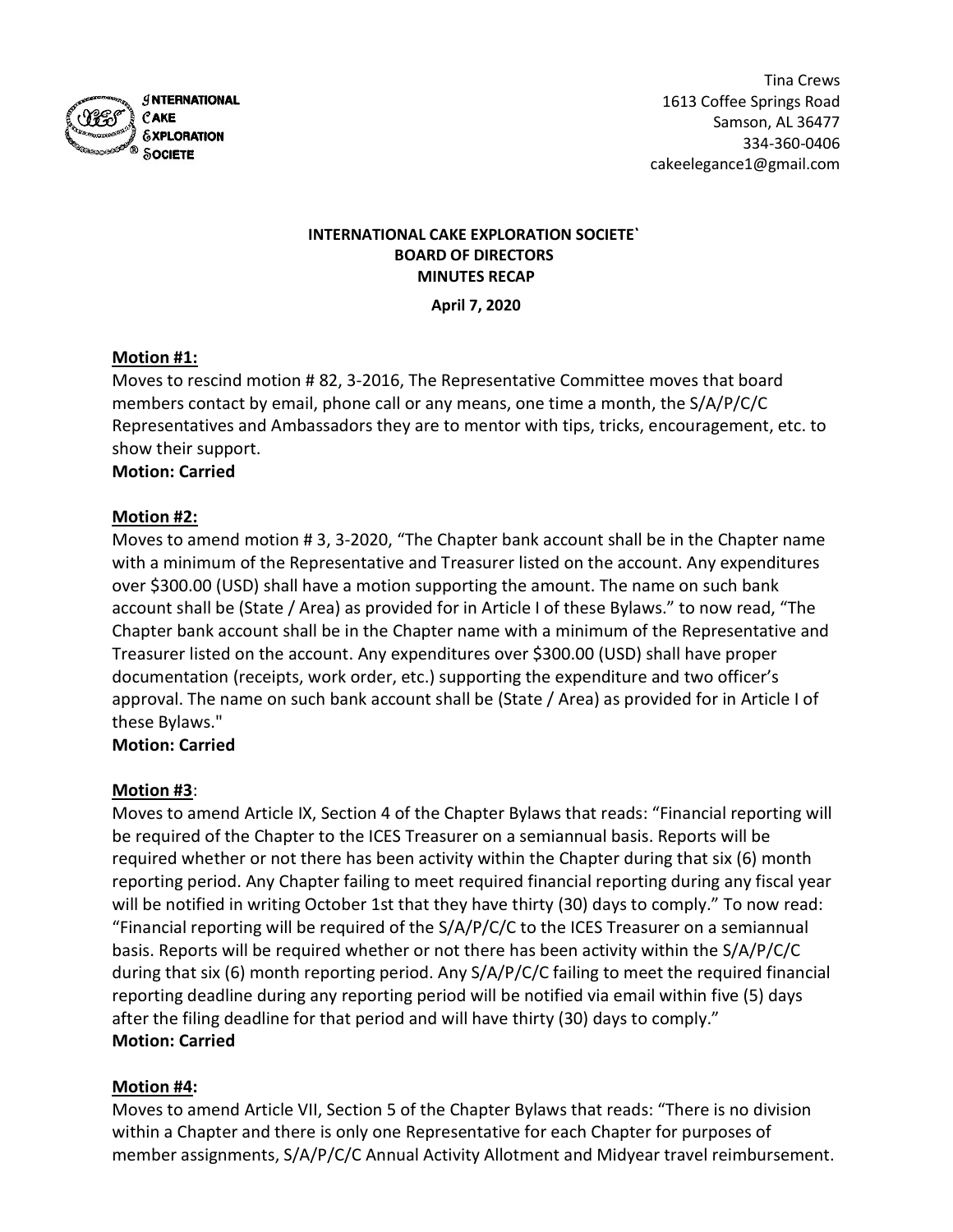To now read: "There is no division within a S/A/P/C/C and there is only one Representative for each S/A/P/C/C for purposes of member assignments, S/A/P/C/C Annual Activity Allotment and Annual Representatives Meeting Attendance Reimbursement. Motion: Carried

#### Motion #5:

Moves to amend Article VII, Section 1 of the Chapter Bylaws that reads: "It shall be the duty of the Representative to preside at meetings of the Chapter, appoint committees, as necessary, and perform the duties of Representative as outlined in the Representative's Responsibilities in Detail. The Representative shall maintain copies of all minutes, ICES Board of Directors correspondence and other correspondence deemed necessary by the Representative. Financial records shall be kept for a minimum of seven (7) years. Copies of all newsletters shall be sent to the ICES President, Representative Liaison, Newsletter Editor, and Board Liaison. All Chapter property is to be delivered to the incoming Representative. It shall be the responsibility of the Representative to file the semiannual reports in accordance with the deadline set by the ICES Board of Directors". To now read: "It shall be the duty of the Representative to preside at meetings of the S/A/P/C/C, appoint committees, as necessary, and perform the duties of Representative as outlined in the Representative's Handbook. The Representative shall maintain copies of all minutes, ICES Board of Director's correspondence and other correspondence deemed necessary by the Representative. Financial records shall be kept for a minimum of seven (7) years. Copies of all S/A/P/C/C newsletters shall be submitted online to the S/A/P/C/C Newsletter Upload Form via ICES website. All S/A/P/C/C property is to be delivered to the incoming Representative. It shall be the responsibility of the Representative to file the semiannual reports in accordance with the deadline set by the ICES Board of Directors." Motion: Carried

#### Motion #6:

Moves to approve the S/A/P/C/C Newsletter Upload Form dated 4/2020. Motion: Carried

## Motion #7:

Moves to extend Early Bird Registration Pricing through May 15, 2020 for Cake Expo 2020 in Reno, NV.

#### Motion: Carried

#### Motion #8:

Moves to amend Article VI, Section 1. Number of Directors. This Societé shall have no fewer than twelve (12), nor more than fifteen (15), of its members serving as the Board of Directors, excluding the Chairman of the Board. The functions of Director shall be as defined by Michigan law and as otherwise set forth in these Bylaws. The precise number of Directors for any following year shall be fixed by the Board of Directors; and one-third (1/3) of the total number of Directors so fixed shall be elected by the general membership at the annual election for the ensuing term. To now read: Section 1. Number of Directors. This Societé shall have no fewer than nine (9), nor more than twelve (12), of its members serving as the Board of Directors, excluding the Chairman of the Board. The functions of Director shall be as defined by Michigan law and as otherwise set forth in these Bylaws. The precise number of Directors for any following year shall be fixed by the Board of Directors; and one-third (1/3) of the total number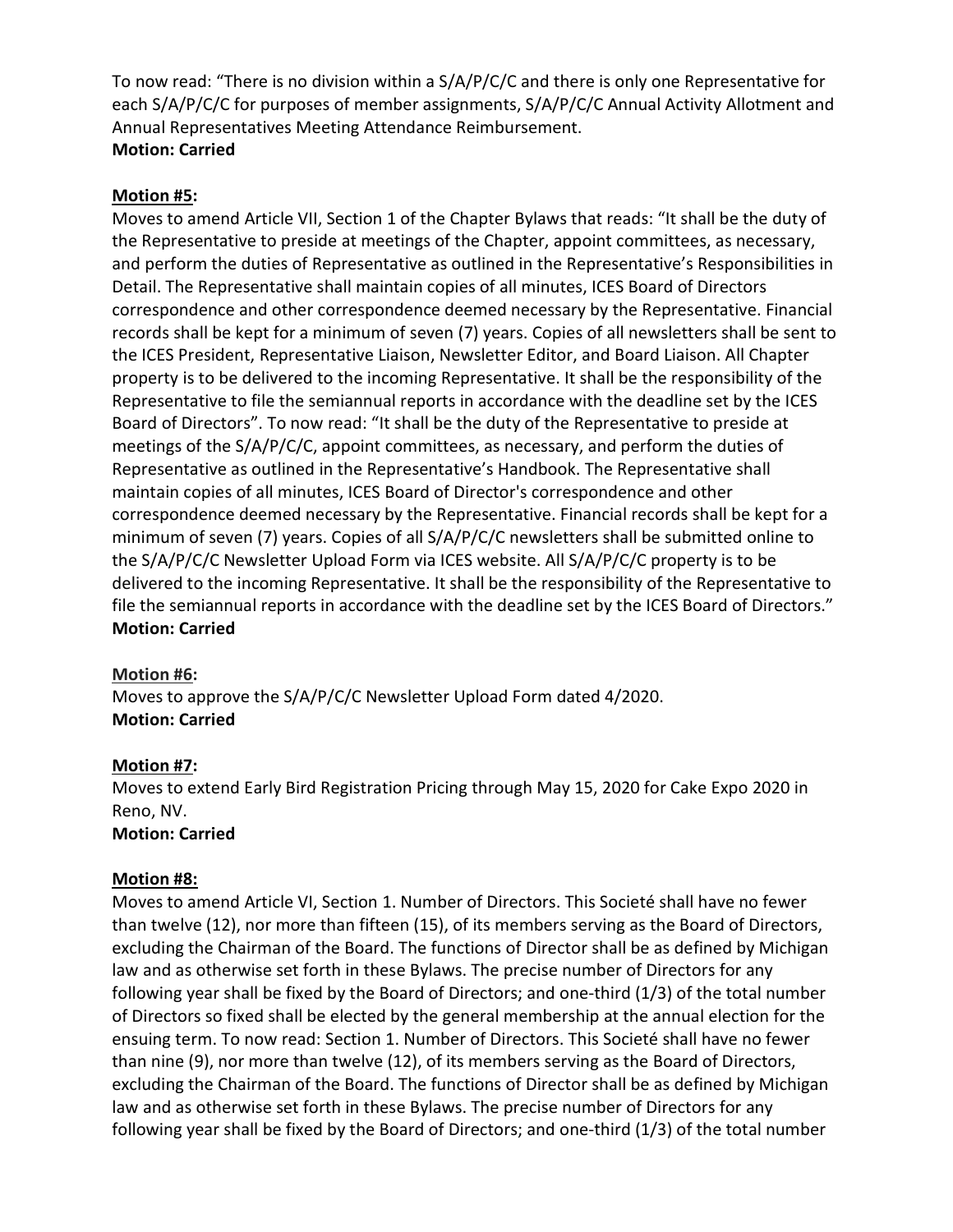of Directors so fixed shall be elected by the general membership at the annual election for the ensuing term. Motion: Carried

#### Motion #9:

Withdrawn

#### Motion #10:

Moves to amend Article VII, Section 4 of the Chapter Bylaws that reads: "The Treasurer shall be the chief financial officer of this Chapter, keep the complete, permanent financial records (backup for these records, receipts, etc., must be kept for a minimum of seven (7) years), sign the checks, and perform other duties as required by government agencies and these Chapter Bylaws. The Treasurer shall provide a written report of receipts and disbursements at each meeting and maintain the necessary financial records. The Treasurer shall prepare the required Semiannual Financial Reporting Form for ICES S/A/P/C/C and send it to the Representative in a timely manner. The Treasurer shall deposit all funds of the Chapter in a financial institution to be named by the Chapter Representative/Alternates. This account to be set up within thirty (30) days of receiving Chapter status. The Treasurer is authorized to pay expenses incurred for Days of Sharing, newsletters, and other Chapter-approved projects. Upon retirement from office, the Treasurer shall turn over to the succeeding Treasurer or to the Representative, all funds, financial records, and any other Chapter property. Copies of all Treasurer reports must be made available to all Chapter members, upon request, at a reasonable cost." To now read: "The Treasurer shall be the chief financial officer of this S/A/P/C/C, keep the complete, permanent financial records (backup for these records, receipts, etc., must be kept for a minimum of seven (7) years), sign the checks, and perform other duties as required by government agencies and these Chapter Bylaws. The Treasurer shall provide a written report of receipts and disbursements at each meeting and maintain the necessary financial records. The Treasurer shall complete the required Semiannual Financial Reporting Form for ICES S/A/P/C/C and submit it online in a timely manner. The Treasurer shall deposit all funds of the S/A/P/C/C in a financial institution to be named by the S/A/P/C/C Representative/Alternates. This account to be set up within thirty (30) days of receiving Chapter status. The Treasurer is authorized to pay expenses incurred for Days of Sharing, newsletters, and other S/A/P/C/C approved projects. Upon retirement from office, the Treasurer shall turn over to the succeeding Treasurer or to the Representative, all funds, financial records, and any other S/A/P/C/C property. Copies of all Treasurer reports must be made available to all S/A/P/C/C members, upon request, at a reasonable cost."

#### Motion: Carried

#### Motion #11:

Moves to amend Motion #12, 4/12/2019, that reads: Move to increase the Regular/digital membership fees by \$10.00 per year, for the next two years upon renewal, to take effect July 1, 2019. to now read: Move to increase the Regular/digital membership fees by \$10.00 upon renewal, to take effect July 1, 2019.

## Motion: Carried

## Motion #12:

Moves to amend Article 6, Section 4 of the bylaws that reads: Removal of Directors. Any Director may be removed from office at any time, with cause, by an affirmative vote of the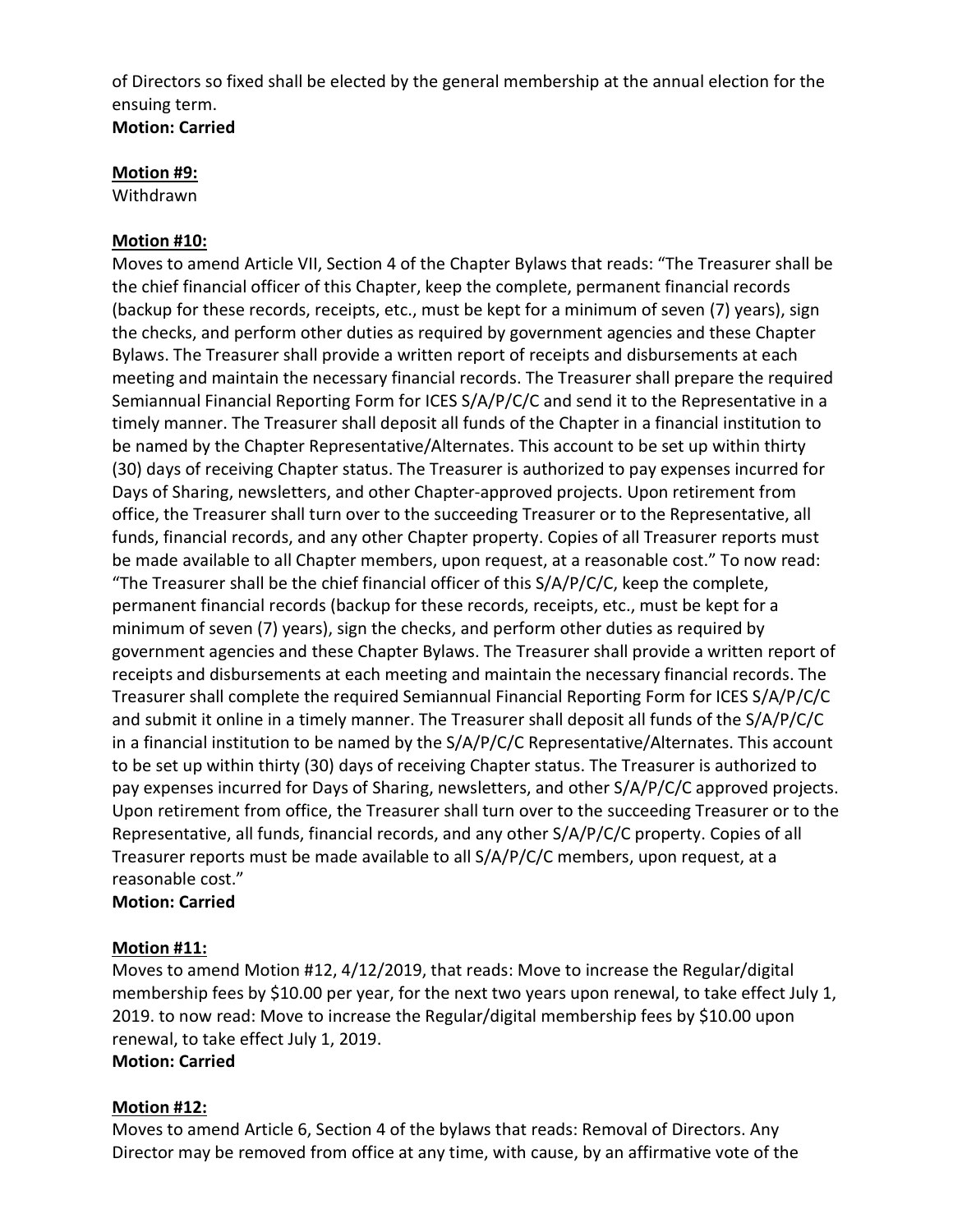majority of the members at a duly called meeting, with proper notice, or an affirmative vote of two-thirds (2/3) majority of the members, without notice, present or represented at a meeting, provided a quorum of the membership is present or represented. Grounds for cause shall be failure to fulfill the duties of the position or conduct unbecoming or prejudicial to the aims or reputation of the Societé. To now read: Removal of Directors. Any Director may be removed from office at any time, with cause, by an affirmative vote of the majority of the members at a duly called meeting, with proper notice, or an affirmative vote of two-thirds (2/3) majority of the members, without notice, present or represented at a meeting, provided a quorum of the membership is present or represented, or by a majority vote of the Board of Directors Executive Committee members. Grounds for cause shall be failure to fulfill the duties of the position or conduct unbecoming or prejudicial to the aims or reputation of the Societé. Motion: Carried

#### Motion #13:

Call for the Question. Motion: Carried

#### Motion #14:

Moves to extend the vendor early bird pricing through May 15, 2020 for the Cake Expo 2020 in Reno, NV.

Motion: Carried

#### Motion #15:

Moves to suspend all registration for Cake Expo 2020 pending the final decision of the Grand Sierra Resort on postponing or cancelling the Cake Expo 2020 in Reno, Nevada. Motion: Carried

## April 2020 Treasurers Report

From the month of March, 2020 Money Market Account Beginning Balance: \$ 155,723.13 Ending Balance: \$ 19.34 Credit: \$ 2,763.34 Expense: \$ 158,467.13 Checking Account Beginning Balance: \$ 33,030.84 Ending Balance: \$ 190,994.03 Income: \$ 157,987.17 Expenses: \$ 23.98 Bank of America Checking Account Beginning Balance: \$ 16,413.24 Ending Balance: \$ 9,814.15 Income: \$ 682.00